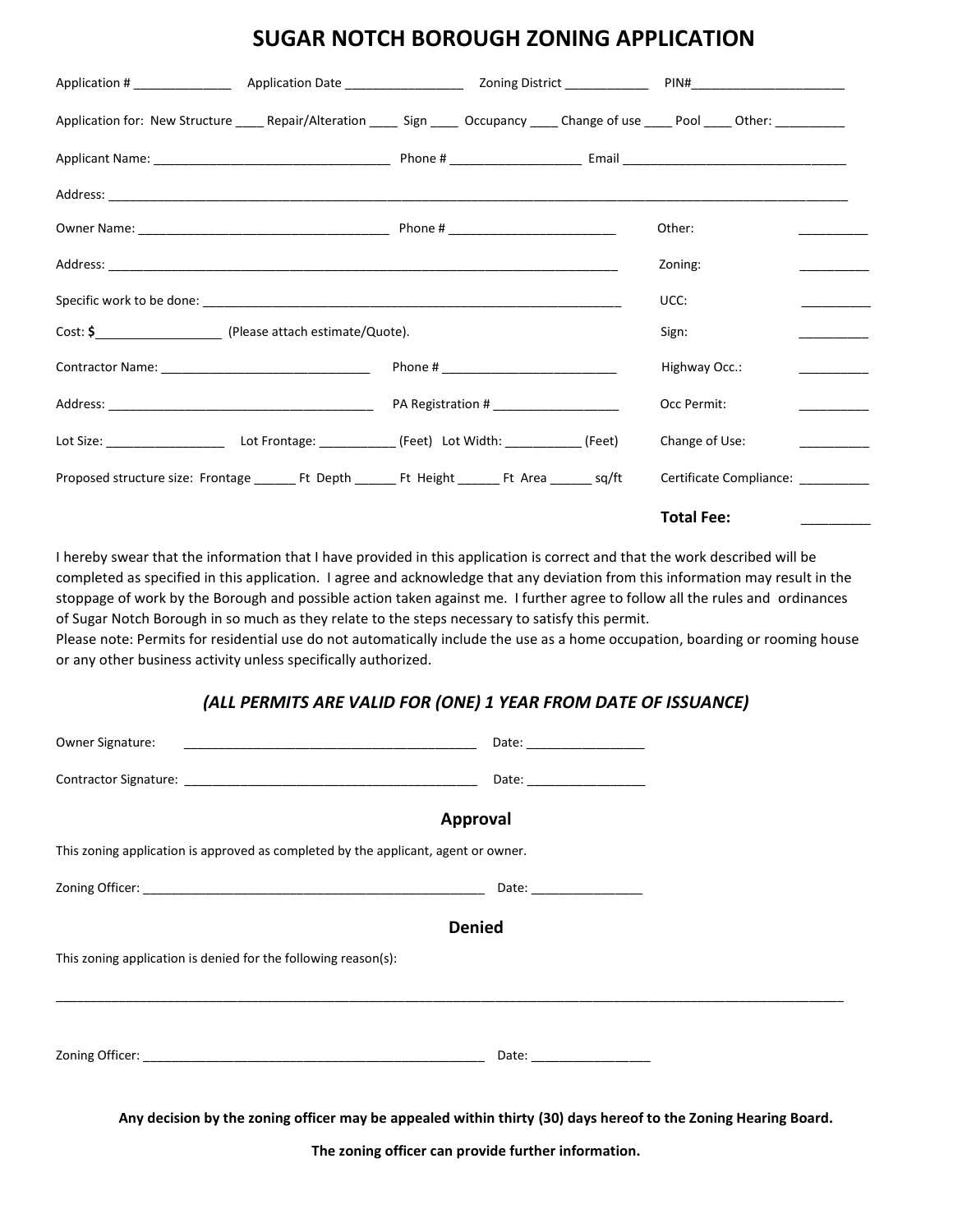Directions: Draw map of property including all existing and proposed structures. Indicate north by arrow.

Include: 1. Property dimensions 2. Distance from structures to all property lines 3.Street names

4. If new accessory structure, distance to existing structures.

Sugar Notch Borough is not responsible for any dimensions shown on sketch. The establishment of property lines is the responsibility of the owner or agent thereof.

**I will have the structure built and located in accordance with the dimensions indicated above.** 

**\_\_\_\_\_\_\_\_\_\_\_\_\_\_\_\_\_\_\_\_\_\_\_\_\_\_\_\_\_\_\_\_\_\_\_\_\_\_ \_\_\_\_\_\_\_\_\_\_\_\_\_\_\_\_**